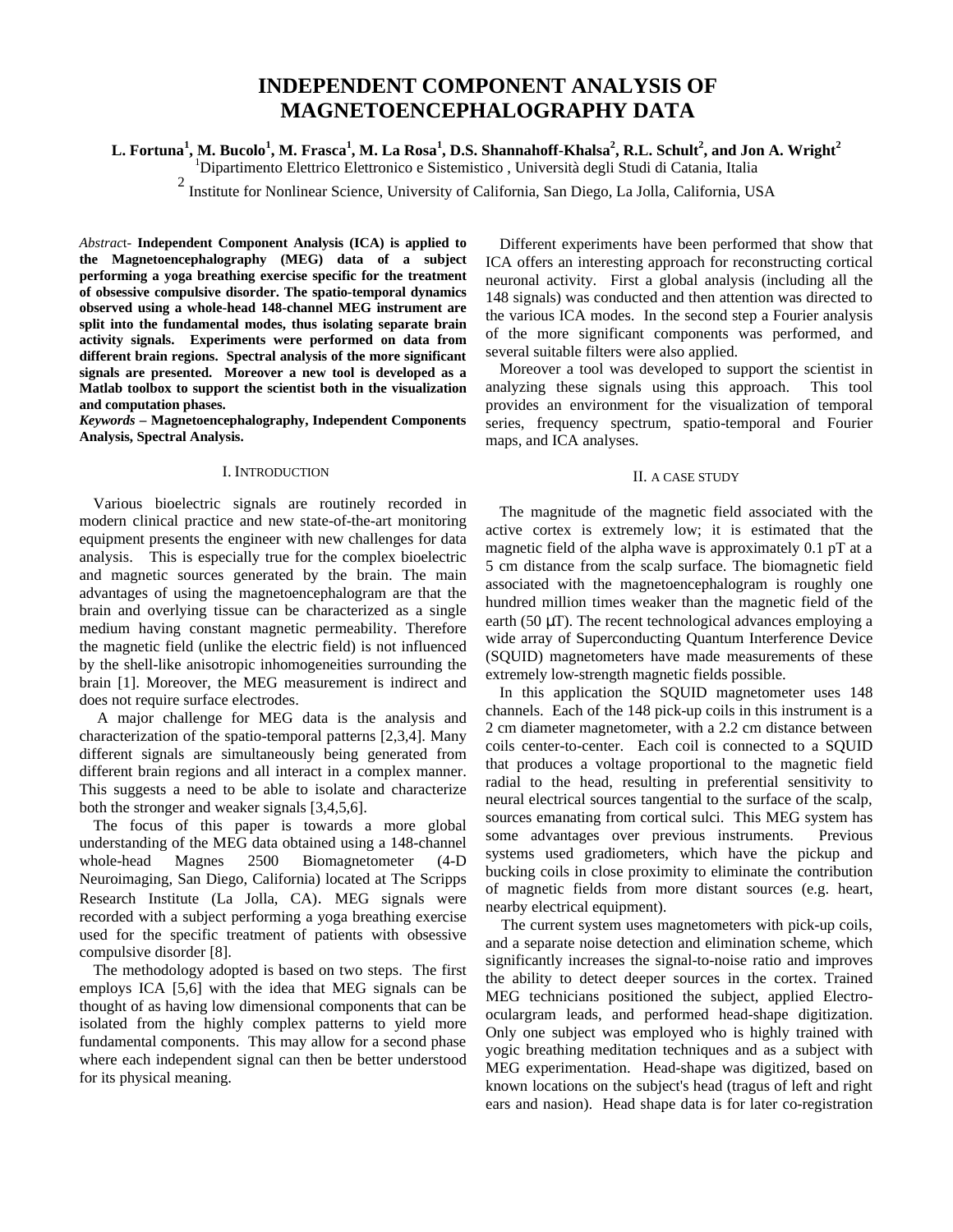| <b>Report Documentation Page</b>                                                                                                                                                                                                                                                                   |                           |                                                    |                                           |  |  |
|----------------------------------------------------------------------------------------------------------------------------------------------------------------------------------------------------------------------------------------------------------------------------------------------------|---------------------------|----------------------------------------------------|-------------------------------------------|--|--|
| <b>Report Date</b><br>25OCT2001                                                                                                                                                                                                                                                                    | <b>Report Type</b><br>N/A |                                                    | Dates Covered (from to)                   |  |  |
| <b>Title and Subtitle</b><br>Independent Component Analysis of Magnetoencephalography<br>Data                                                                                                                                                                                                      |                           | <b>Contract Number</b>                             |                                           |  |  |
|                                                                                                                                                                                                                                                                                                    |                           | <b>Grant Number</b>                                |                                           |  |  |
|                                                                                                                                                                                                                                                                                                    |                           | <b>Program Element Number</b>                      |                                           |  |  |
| <b>Author(s)</b>                                                                                                                                                                                                                                                                                   |                           | <b>Project Number</b>                              |                                           |  |  |
|                                                                                                                                                                                                                                                                                                    |                           |                                                    | <b>Task Number</b>                        |  |  |
|                                                                                                                                                                                                                                                                                                    |                           |                                                    | <b>Work Unit Number</b>                   |  |  |
| Performing Organization Name(s) and Address(es)<br>Dipartimento Elettrico Elettronico e Sistemistico, Università<br>degli Studi di Catania, Italia                                                                                                                                                 |                           | <b>Performing Organization Report Number</b>       |                                           |  |  |
| <b>Sponsoring/Monitoring Agency Name(s) and Address(es)</b><br>US Army Research, Development & Standardization Group (UK)<br>PSC 802 Box 15 FPO AE 09499-1500                                                                                                                                      |                           |                                                    | <b>Sponsor/Monitor's Acronym(s)</b>       |  |  |
|                                                                                                                                                                                                                                                                                                    |                           |                                                    | <b>Sponsor/Monitor's Report Number(s)</b> |  |  |
| <b>Distribution/Availability Statement</b><br>Approved for public release, distribution unlimited                                                                                                                                                                                                  |                           |                                                    |                                           |  |  |
| <b>Supplementary Notes</b><br>Papers from the 23rd Annual International Conference of the IEEE Engineering in Medicine and Biology Society,<br>October 25-28, 2001, held in Istanbul, Turkey. See also ADM001351 for entire conference on cd-rom., The original<br>document contains color images. |                           |                                                    |                                           |  |  |
| <b>Abstract</b>                                                                                                                                                                                                                                                                                    |                           |                                                    |                                           |  |  |
| <b>Subject Terms</b>                                                                                                                                                                                                                                                                               |                           |                                                    |                                           |  |  |
| <b>Report Classification</b><br>unclassified                                                                                                                                                                                                                                                       |                           | <b>Classification of this page</b><br>unclassified |                                           |  |  |
| <b>Classification of Abstract</b><br>unclassified                                                                                                                                                                                                                                                  |                           |                                                    | <b>Limitation of Abstract</b><br>UU       |  |  |
| <b>Number of Pages</b><br>4                                                                                                                                                                                                                                                                        |                           |                                                    |                                           |  |  |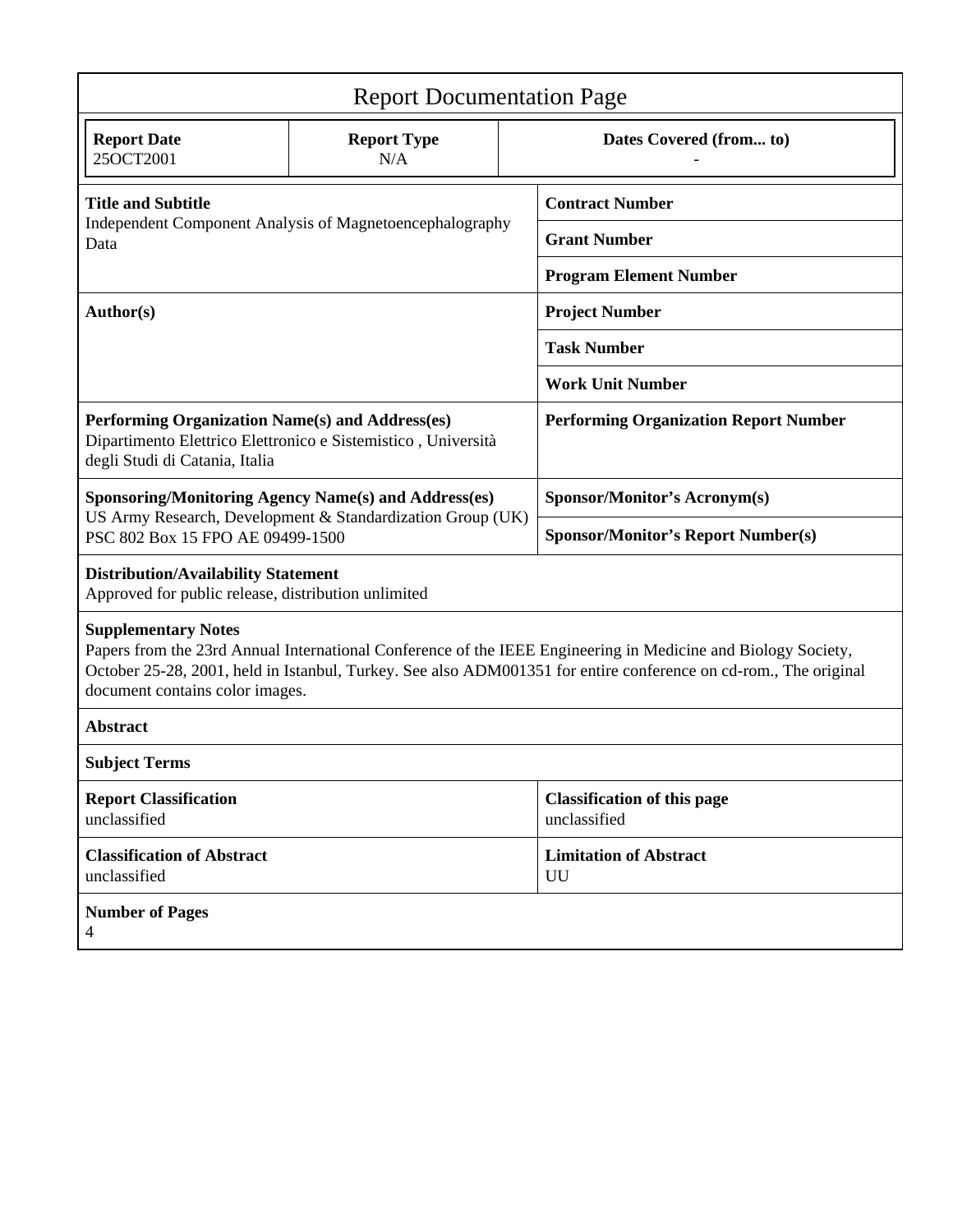between measurement coil locations, electrode locations, and scalp landmarks. Eye movements were recorded with electrodes placed above and below the right eye. Electrode impedances were set below 5 k-ohms. MEG data was recorded at 250 Hz, with an analog filter band pass of 1 to 100 Hz.

 The subject was in a comfortable 45-degree reclining position, with the "helmet" of the MEG system placed around the head. The subject followed a well-practiced protocol [8] that involved 10 min of resting baseline recording, followed by 31 min of selectively breathing through the left nostril (using a plug for the right nostril) at a respiratory rate of one breath per minute (15 sec for each inspiration phase, 15 sec for breath retention, 15 sec for slow expiration, and 15 sec breath held out), again followed by 10 min of resting.

### III. ANALYSIS METHODS

The complex nature of the MEG data requires an environment that allows for managing long data series with high sampling rates. This should include a procedure devoted to the visualization of the trends of the signals and for the comparison of multiple channels simultaneously. This can be useful for a first look at the data to establish the strategy to be followed and to separate the spurious parts of the signal that may be experimental artifacts in the data. Successive operations usually deal with frequency investigation. Power spectra are calculated in order to show the distribution of neural activity over different frequencies. Indeed, in some cases it is useful to distinguish the neural activity in the delta (0.1-4 Hz), theta (4-8 Hz), alpha (8-12 Hz), beta (12-20 Hz) or gamma (35-60 Hz) bands that reflect conscious or unconscious *internal processing* related to states as indicated in Table1.

| <b>BAND</b>  | <b>RANGE</b> | <b>ACTIVITY</b>             |  |
|--------------|--------------|-----------------------------|--|
| <b>DELTA</b> | $0.1 - 4$ Hz | <b>DEEP-SLEEP</b>           |  |
| <b>THETA</b> | $4-8$ Hz     | <b>TOWARDS DEEP-SLEEP</b>   |  |
| <b>ALPHA</b> | $8-12$ Hz    | <b>AWAKE - RESTING</b>      |  |
| <b>BETA</b>  | $12 - 20$ Hz | <b>EMOTIONAL PROCESSING</b> |  |
| <b>GAMMA</b> | 35-60 Hz     | "CONSCIOUS PROCESSING"      |  |

Table 1. Neural activity frequency bands.

The emergence of complex behavior in high dimensional systems can be represented by spatio-temporal maps [7] that reflect the temporal evolution of the variables of the system, and where amplitude is encoded with a color bar. Moreover, since the spatial distribution of the scalp channels, shown in Fig. 1, do not allow a mono-dimensional representation for each time instant, but rather invite a collection of twodimensional frames, spatio-temporal maps have been considered as well as the possibility of building a movie showing frames in succession.



**Fig. 1.** The "helmet" for MEG recording. The sensors are located at the intersections of solid lines.

As discussed above the complexity of the system investigated does not allow an immediate understanding of the essential features of the neuromagnetic signals, especially when artifacts are present. When using ICA it is possible to estimate brain activity separated from artifacts [5,6]. This approach is based on the hypothesis of statistical independence of the signals, which arise from anatomically and physiologically separated processes.

The main idea underlying ICA is that given a collection of *n* measurements  $x_1, \ldots, x_n$  that are supposed linear combination of the n statistically independent non-gaussian original signals  $s_1$ ,  $s_n$ , as follows:

$$
x = As \tag{1}
$$

it is possible to estimate the signals  $s_1, \ldots, s_n$  by the relation:  $s = Wx$  (2)

where *W* is an estimation of the inverse of the matrix *A* of unknown elements obtained by a recursive algorithm. Further details can be found in the tutorial [5] and review [6].

Usually two preprocessing techniques are used. First the *centering* is performed to make the  $x_i$  zero-mean variables. Then the *whitening* is performed to obtain uncorrelated components with unitary variance, by considering singular value decomposition of the covariance matrix of *x*. Discarding the singular values that are too small can reduce the dimension of the data.

Once the Independent Components (ICs) of the MEG signals are found, these can be analyzed: in the frequency domain in order to investigate their relations with particular activities, and in a series of experiments in order to illustrate their relations with particular scalp regions, or to investigate if the same ICs set are found starting from a reduced set of initial channels.

These features have been included in a tool developed as a MATLAB toolbox to support the scientist in data analyzes.

### IV. RESULTS

In this section the results of the analysis methods described above are illustrated. The aim of these analyses is to find meaningful signals and to correlate them with the activity of the subject when performing the yoga exercise. Thus, the analyses have been repeated for the three exercise phases.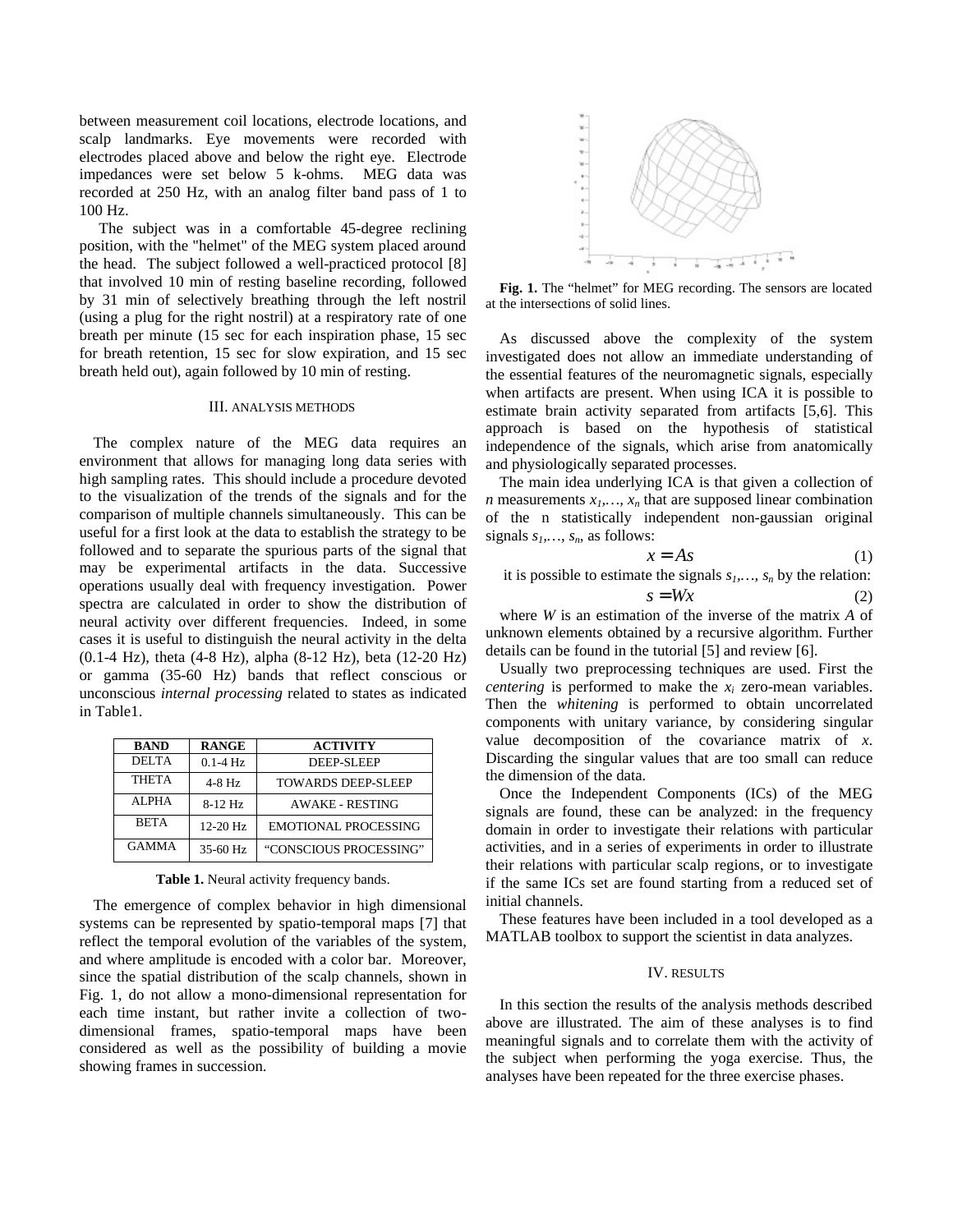From an analysis of a time series it may be possible to distinguish faulty channels and to make a preliminary analysis showing that channels include artifact.

The time series showed high complex evolutions and a spatial correlation dependent on the distance between the considered coils.

The ICA analysis has been performed to characterize two different aspects, the first related to the spatial distribution of the channels and the second to evaluate the power spectra distribution of each IC to investigate its correlation with a particular human activity.



# *A. Global behavior*

The whole scalp ICA demonstrates different time evolutions during each phase of the yoga exercise.

The criteria for dimension reduction in the whitening phase of the ICA algorithm is that the ratio between the maximum singular value and the smallest retained singular value is greater than 100. In the following, data from two minutes for each phase of the exercise have been analyzed as indicated in Table 2. This table also shows the reduced number of signals to be searched according to the criteria explained above. Since the algorithm does not always converge, the number of signals found can differ as shown in Table 2.

| <b>Phase</b>    | <b>Minutes</b>               | <b>Signals Searched</b> | Signals found |
|-----------------|------------------------------|-------------------------|---------------|
| Rest 1          | $3^\circ - 4^\circ$          | 20                      |               |
| <b>Exercise</b> | $25^\circ \text{-} 26^\circ$ | 22                      | 19            |
| Rest 2          | $45^\circ$ -46 $^\circ$      | 18                      | 14            |

**Table 2.** Minutes analyzed for each phase to perform ICA.

Fig. 2 deals with the first phase of the exercise  $(3^{\circ}$  and  $4^{\circ}$ minutes) and shows 10 of the 14 ICs.

It is quite difficult to attribute a physical meaning to each signal. The first signal of Fig. 2 has been recognized as cardiac activity with classical peaks at the heartbeat, while some of the other signals show a low frequency activity that could be evoked by artifacts.

The analysis of the time series of the second phase in Fig. 3  $(25^{\circ}$  and  $26^{\circ}$  minutes) shows a modulation of the cardiac rhythm as a result of the yoga breathing control exercise.

In order to investigate the physical meaning of the ICs three experiments have been considered:

- *I experiment.* The ICA has been applied to the various regions of the scalp in order to investigate the possible localization of an IC. As a result of such an analysis the IC related to the cardiac activity has been clearly revealed only in the neck region.
- ß *II experiment.* This second experiment deals with the possibility of considering a reduced set of starting channels. Namely, a high correlation has been observed between neighborhood channels. Thus, only some channels have been considered and the neighbors of these channels have been neglected. A comparison of the result of such an analysis and an ICA applied to the whole set of channels has been performed: some ICs are clearly identical.
- **III** experiment. Studying the complex behavior of high dimensional systems is fundamental for evaluating the invariant characteristics of the systems. In analyzing the ICA we observed that the weight matrix W, that gives the influence of each component related to the channel spatial distribution, are very similar during the exercise phases. The following experiment has been considered: once performed the ICA computations for a minute, the same ICA weight matrix is applied to other minutes to obtain the related ICs without again running the ICA algorithm. The signals obtained in this way are compared to the ones coming from the ICA application. No significant differences have been observed except when there are artifacts present in the data.

### *B. Spectral analysis*

The study of the power distribution related to the frequency spectrum constitutes an important approach for characterizing brain activity. As explained previously some bands are more related to specific biological states.

A Fourier analysis was performed for each IC. Fig. 4 shows the Fourier analysis when performed on the IC related to the cardiac activity. The heart activity can be recognized as a peak in the delta band. The modulation of cardiac activity due to the breathing rate of one breath per min is evident in Fig. 3. The peak at 60 Hz is due to frequency of the US power grid.